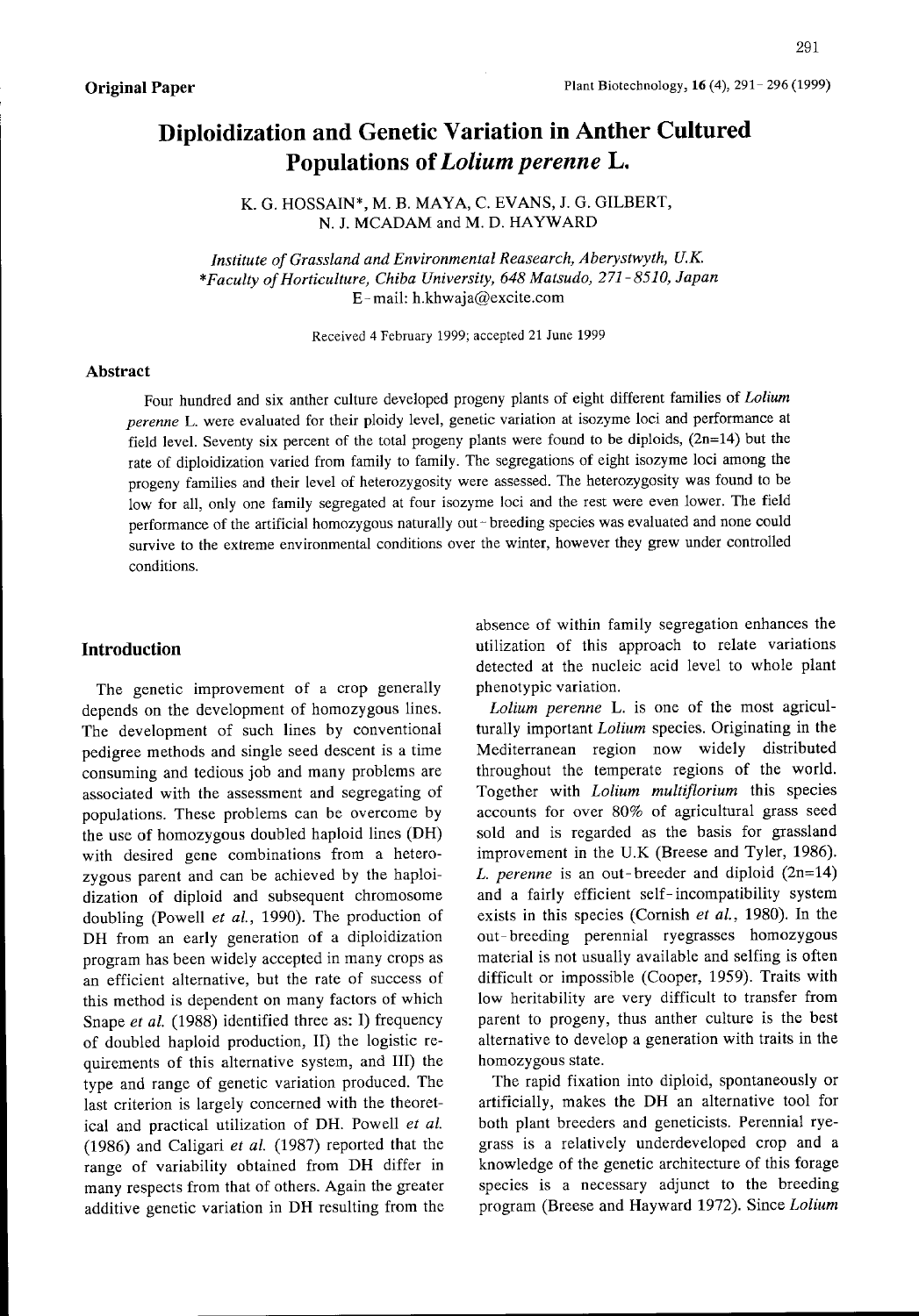enne. To screen the population for genetic variability, a number of isozyme systems have been assayed to estimate the genetic variation and a field trial was perfonred to evaluate the agronomic performance of the doubled haploid families.

# Materials and Methods

# Plant Materials

The anther culture plants of Lolium perenne L. were developed by the Genetics Group of the Institute of Grassland and Environmental Research (IGER), Aberystwyth, U.K over the years 1988 to 1991. In November 1991, they were transferred into 3.5" pots filled with levington compost. At the end of December they were transferred into 5.0" pots and grown in a controlled glass house, and after January 1992 three of the four replicates were left outside for cold treatment before transplanted into the field. The developed plants were grouped into eight progeny families based on the donor parents, these are:

255: Developed from a plant of the cultivar Verna and consisted of 26 plants.

**P2:** Developed from a plant of the cultivar **Parcour** and consisted of 96 plants.

55F: Developed from a hybrid of the cross between Talbot 75 and Talbot 24 and consisted of 24 plants. 255.37: Developed from a hybrid of a polycross between some anther culture responsive plants and 255 and consisted of 24 plants.

94A, 94B and 94D: These three families were developed from three different self plants of Talbot 75 and consisted of 10, 80 and 67 plants, respectively.

27B: This progeny family is consisted of 82 plants and was developed from a hybrid of the cross between Talbot 54 and Talbot 24.

# Chromosome Counting

Three young tillers from each of the plants were cleaned and placed in a root tip culture tank. After 7 - 10 days tips of the roots were collected and pretreated with cold water (1  $\degree$  ) for 16 hours. The root tips were fixed in a freshly prepared solution of acetic-alcohol  $(1:3)$  for a minimum of 2 hours. The root tips were hydrolized in 1N HCl at 60  $\degree$ C for 10 minutes and stained in Feulgen solution. Squashes were prepared in 45% acetic acid solution and chromosomes were counted at the metaphase stage

#### of mitosis.

### Isozyme Analysis

Starch gel electrophoresis was performed to determine the isozyme genotypes of eight isozyme systems - Phosphoglucoisomerase (PGI), Glutamate Oxaloacetate Transaminase (GOT), Acid Phosphatase (ACP), Superoxide Dismutase (SOD), Diaphorase (DIA), Esterase (EST) and Benzoyl Arginine Aminopeptidase (BAP).

The gel buffer of the starch gel was prepared by mixing buffer A (O.05M Tris adjusted to PH 8.2 with IM Citric acid) and buffer B (0.2M Boric acid adjusted to PH 8.2). For each 250ml gel buffer A and B were mixed in 1:9 proportion and 30gm of starch was added to it. The mixture was heated with continuous stirring until it become translucent. The heated solution was degassed and poured into a mould and covered immediately with glass plate to prevent the formation of any air bubbles.

A single, fresh, young and healthy leaf from each of the individual plants was crushed with  $1-2$  drops of crushing buffer and sample solution was soaked up with a wick of Whatman filter paper. The wicks were placed in a slit cut across the gel and electrophoresis was performed for about five hours at 250V and 25A current at 4 'C. The gel was sliced into three and stained in appropriate staining solution.

# Field Trial

The field trials for all the progeny families were carried out in an experimental field of the IGER, Aberystwyth, U.K. The plants were transplanted in a completely randomized way with three replications on the 10th of June 1992 with 20.0"x 20.0" spacing. Each row consisted of 20 plants and the layout was surrounded by guards. Shortly after transplanting the plants suffered from a period of drought and were watered artificially. The fertilization and weeding were provided when necessary.

# Results

# Chromosome Counting

Out of 406 plants chromosomes were counted for 351 plants from eight different families. Seventy six percent of the total progeny plants were found to be diploids  $(2n=14)$ . In the family 255.37 all were found to be diploids, 82 out of 96 plants of the P2 family were counted as diploids (85%) and in the 27B, 66% of the plants had 14 chromosomes, only one triploid was found in the 94D family. Four plants of the P2 family and Iof the 27B family were counted as tetraploids, (Fig. 1). The results are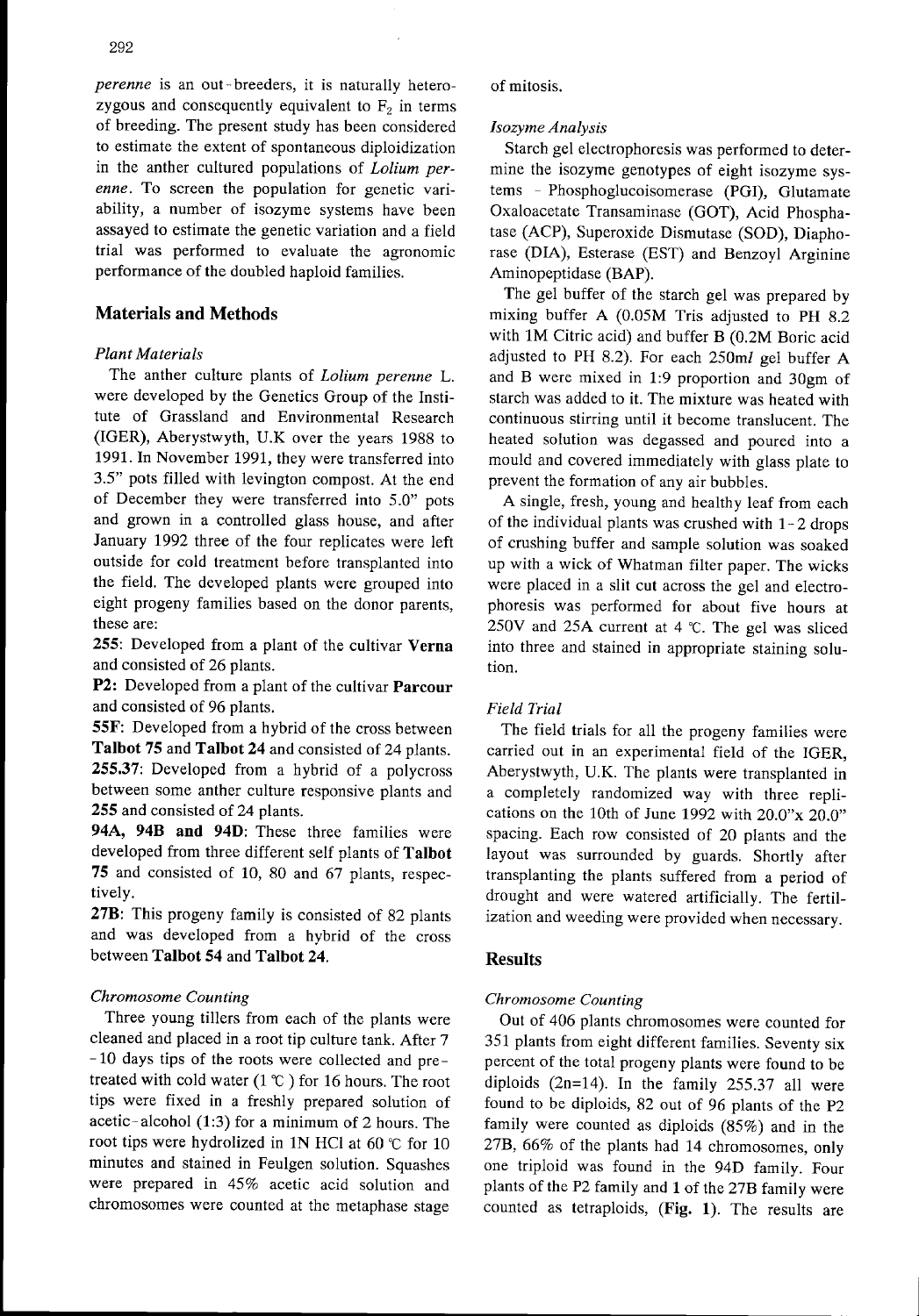

Fig. I Somatic metaphase chromosomes of Lolium perenne at different ploidy level. a) Haploid cell  $(n=7)$  b) Diploid cell  $(2n=14)$  and c) Tetraploid cell (4n=28).

#### presented in Table. 1.

#### Isozyme Analysis

The genotypes of the anther culture responsive parents at different isozyme loci were evaluated and the level of heterozygosity varied from one to four loci. The parent of the P2 family found heterozygous at four isozyme loci, the lowest heterozygosity (heterozygous at one isozyme locus) was found in the parents of 94A, 94D and 27B families (Table 2). Consequently, of the eight progeny families only P2 was found segregating at four isozyme loci (PGI. GOT2, DIA and EST). Progenies of 55F segregated at three isozyme loci, that of the families 255, 255.37 and 94B at two isozyme loci,

the rest at only one locus. None of the family was found to be segregating at SOD Iocus. The segregation of P2 and 94B families at PGI and BAP Ioci respectively are presented in Fig. 2. The  $x^2$  analysis was performed to test the fit of the segregation for the expected 1:1. Significant deviation from 1:1 was found at PGI in 255 and P2, at GOT3 in 255.37, at ACP in 55F, 255.37 and 94B, at DIA Iocus in P2 and 27B and at BAP in 94B family. The results are presented in Table 3.

#### Field Trial

The growth of the plants in the field was found to be very poor compared with their respective parents and other varieties surrounding the plot transplanted at the same time. At the beginning of the winter in 1992 the plants started to die off and after winter, except for the parents, all the plants were found to be dead (Fig. 3).

#### **Discussion**

About 76% of the anther cultured progeny were found to be diploid and the diploidization occured spontaneously. In the family P2, 85% of the progeny plants were found to be diploid and segregated at four isozyme loci. In the 94B, 75% of the progeny plants were found to be diploid and segregated at two isozyme loci ACP and BAP. Progenies of the family 55F and 255.37 segregated at three and two isozyme loci, respectively, and their diploidization rates were 45% and 100%. In the rest of the families, the diploidization rates ranged from  $66\%$ to 80% and variation at isozyme loci was found to be very low.

In our study the diploidization rate among the

| Family         | Plant<br>Total | Plant<br>Counted | Haploid          | Diploid<br>$(\%)$ | Triploid     | Tetraploid   |
|----------------|----------------|------------------|------------------|-------------------|--------------|--------------|
| 255            | 26             | 26               | 6                | 20(77)            |              |              |
| P <sub>2</sub> | 96             | 96               | 10               | 82(85)            |              | 4            |
| 55F            | 21             | 11               | 6                | 5(45)             |              |              |
| 255.37         | 24             | 24               |                  | 24(100)           |              |              |
| 94A            | $10\,$         | $10\,$           | $\boldsymbol{2}$ | 8(80)             |              |              |
| 94B            | 80             | 56               | 14               | 42(75)            |              |              |
| 94D            | 67             | 57               | 13               | 43(75)            | $\mathbf{1}$ |              |
| 27B            | 82             | 71               | 23               | 47(66)            |              | $\mathbf{1}$ |

Table 1. Ploidy level of another cultured plants of Lolium perenne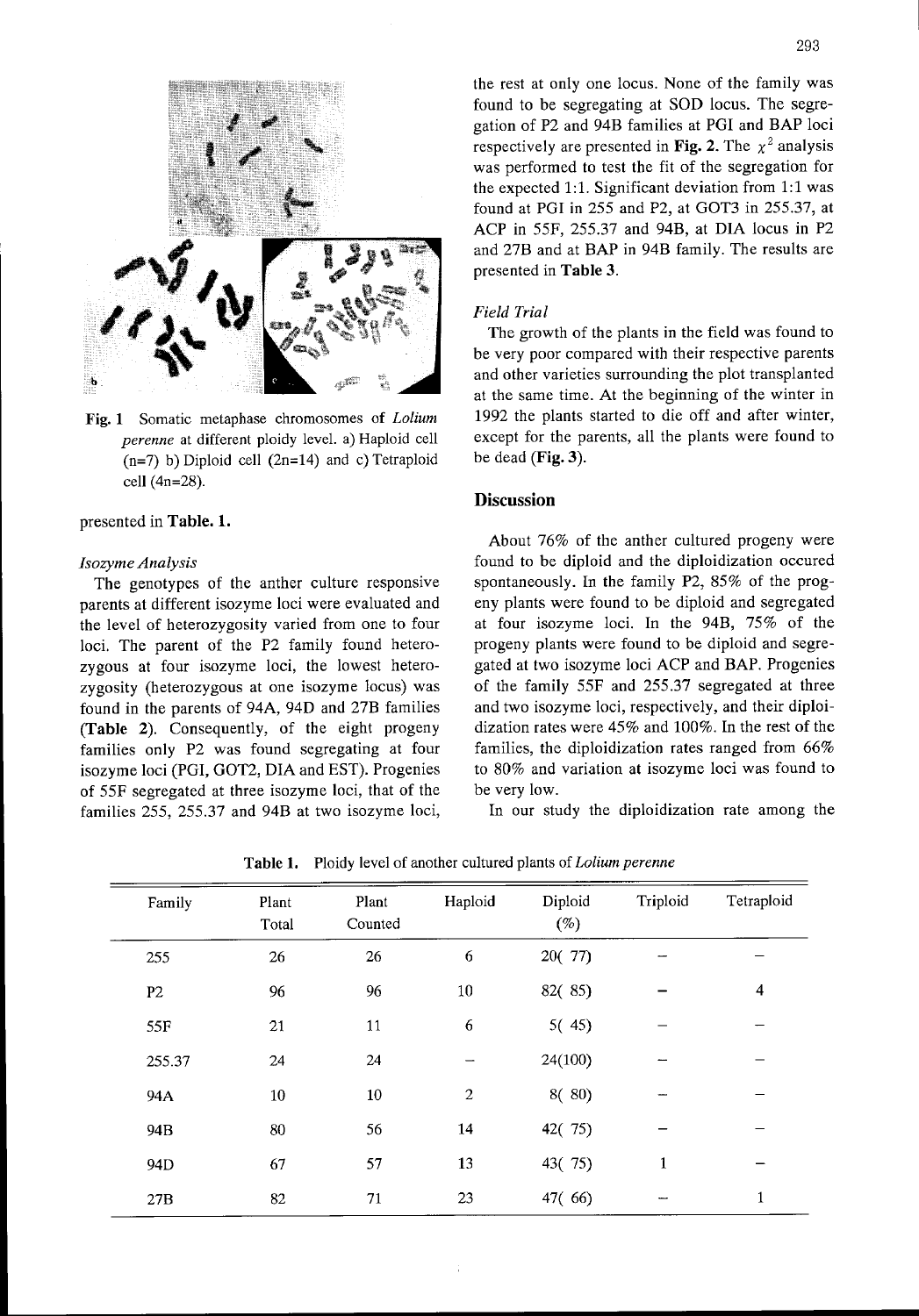| Family          | Parent                         | PGI | GOT2 | GOT3 | ACP | SOD | <b>DIA</b>          | <b>EST</b> | <b>BAP</b> |
|-----------------|--------------------------------|-----|------|------|-----|-----|---------------------|------------|------------|
| 255             | Var. Verna                     | ab  | aa   | cc   | aa  | bb  | SS                  | an         |            |
| P <sub>2</sub>  | Var. Parcour                   | ab  | bn   | bb   | bb  | bb  | sf                  | an         |            |
| 55F             | a hybrid of Tal.<br>75xTal, 24 | ab  | bb   | bb   | ac  | bb  | $\operatorname{sf}$ | aa         |            |
| 255.37          | a hybrid from<br>255 polycross | bb  | aa   | cd   | ac  | bb  | ff                  | aa         |            |
| 94A             | a selfed progeny<br>of Tal. 75 | ab  | bb   | cc   | aa  | bb  | SS                  |            |            |
| 94B             | a selfed progeny<br>of Tal. 75 | aa  | aa   | bb   | ab  | bb  | ff                  |            | sf         |
| 94 <sub>D</sub> | a selfed progeny<br>of Tal.75  | aa  | aa   | bb   | bb  | bb  | sf                  |            |            |
| 27B             | a hybrid of Tal.<br>54xTal. 24 | bb  | bb   | bb   | cc  | bb  | sf                  | aa         |            |

Table 2. The isozyme genotypes of the donor plants of anther culture for the DH progeny families.

- No isozymic band was revealed in the respective enzyme systems



Fig. 2 Segregation of progeny families at isozyme loci. a) P2 family at PGI,  $\triangledown \triangledown$  Parents and b) 94B at BAP.  $\nabla$  Parent

eight DH families varied from 45% to 100%. In 94A, 94B and 94D (all derived from Talbot 75), similar diploidization rates have been observed (75 - 80%). Lower rates of diploidization (45% and 66%) have been observed in 55F (derived from Talbot  $75 \times$  Talbot 24) and 27B (derived from Talbot 54  $\times$  Talbot 24). 100% diploidization was observed in the family 255.37, which was developed from a hybrid of a polycross between some anther culture responsive plants and 255. Thus, it has been clearly indicated that in *Lolium perenne* the diploidization rate is genotype dependent, and the lower rates of diploidization in 55F and 27B



Fig. 3 Comparison of field performance of DH with those of their respective parents and other varieties of Lolium perenne L, a) DH b) Parent c) Other varieties

could be dependant on the genotype of the parent, Talbot 24.

The level of variation at different isozyme loci was found to be low. Of the eight families only one (P2) segregated at four isozyme loci and in the rest were lower than this. The lower level of heterozygosity in the anther culture responsive parents and consequently in their progeny families may reflect the tendency of responsive genotypes to be homozygous.

The segregations at the majority of the isozyme loci were found to be distorted. This type of segregation has also been reported in the DH populations of many crops including Lolium perenne (Hayward et al., 1990), barley (Powell et al., 1986; Thompson et al., 1991), and rice (Guiderdoni et al., 1989). One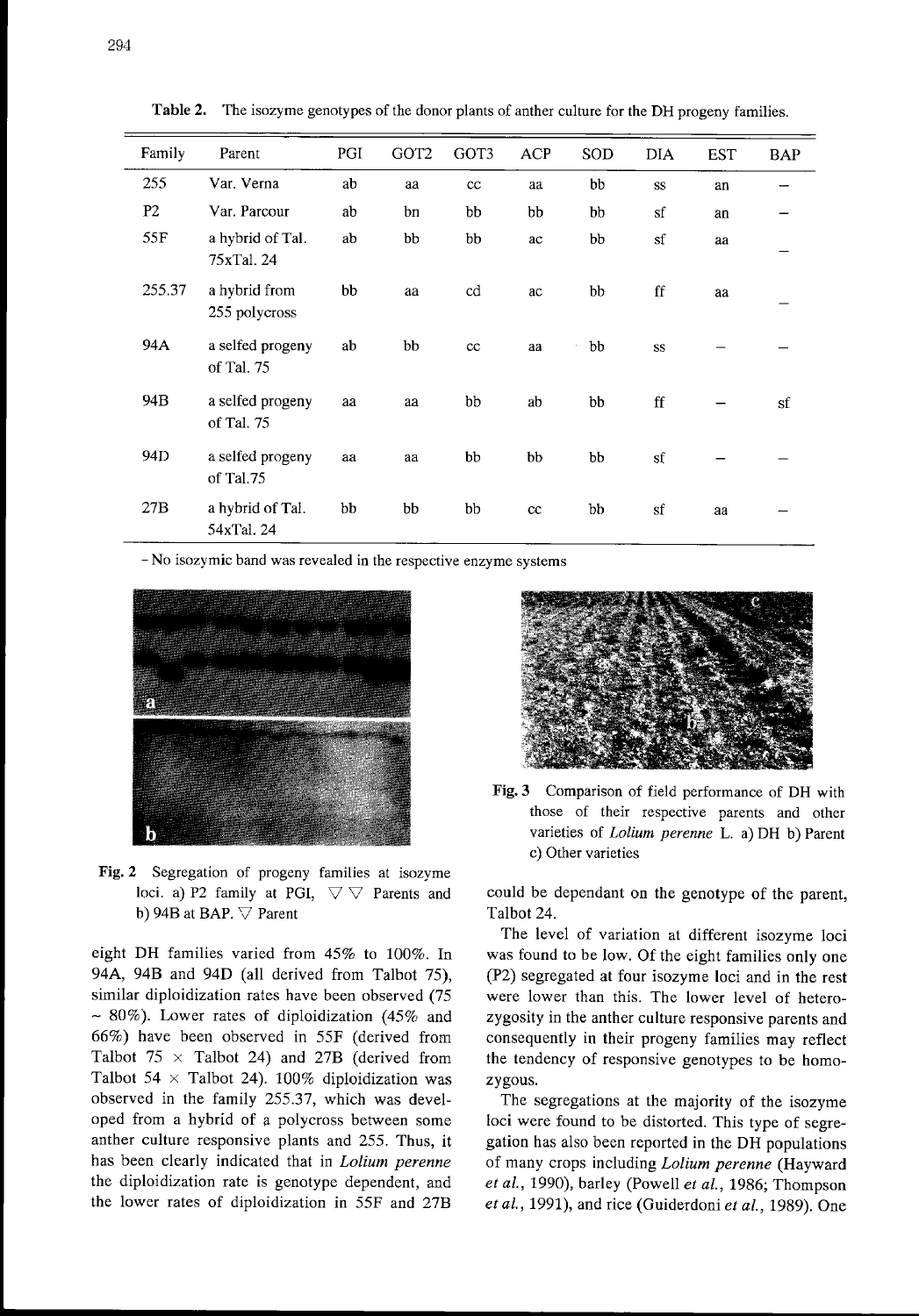| Isozyme loci with<br>genotypic class |                        | Progeny families with genotypic classes at the segregating loci |           |                |                |                         |           |     |                |  |
|--------------------------------------|------------------------|-----------------------------------------------------------------|-----------|----------------|----------------|-------------------------|-----------|-----|----------------|--|
|                                      |                        | 255                                                             | P2        | 55F            | 255.37         | 94A                     | 94B       | 94D | $27\mathrm{B}$ |  |
| PGI                                  | aa                     | 18                                                              | 70        | $\overline{7}$ |                | $\overline{\mathbf{3}}$ | 80        | 67  |                |  |
|                                      | bb                     | $8\,$                                                           | 26        | 14             | 24             | $\boldsymbol{7}$        |           |     | 62             |  |
|                                      | $\chi^2$               | $3.85*$                                                         | $20.2***$ | 2.33           |                | $1.6\,$                 |           |     |                |  |
| GOT2                                 | aa                     | 26                                                              |           |                | 24             |                         | 80        | 67  |                |  |
|                                      | bb                     |                                                                 | 54        | 21             |                | $10\,$                  |           |     | 82             |  |
|                                      | nn                     |                                                                 | 42        |                |                |                         |           |     |                |  |
|                                      | $\chi^2$               |                                                                 | 1.5       |                |                |                         |           |     |                |  |
| GOT3                                 | bb                     |                                                                 | 96        | 21             |                |                         | 80        | 67  | 82             |  |
|                                      | cc                     | 26                                                              |           |                | 22             | $10\,$                  |           |     |                |  |
|                                      | dd                     |                                                                 |           |                | $\overline{2}$ |                         |           |     |                |  |
|                                      | $\chi^2$               |                                                                 |           |                | $16.7***$      |                         |           |     |                |  |
| ACP                                  | a                      | 26                                                              |           | 6              | 5              | $10\,$                  | 22        |     |                |  |
|                                      | bb                     |                                                                 | 96        |                |                |                         | 58        | 67  |                |  |
|                                      | cc                     |                                                                 |           | 15             | 19             |                         |           |     | 82             |  |
|                                      | $\chi^2$               |                                                                 |           | $3.9*$         | $6.0**$        |                         | $16.2***$ |     |                |  |
| SOD                                  | bb                     | 26                                                              | 96        | 21             | 24             | $10\,$                  | 80        | 67  | 82             |  |
| DIA                                  | $\mathrm{SS}$          | 26                                                              | 26        | 8              |                | $10\,$                  |           | 28  | 30             |  |
|                                      | $\mathbf{f}\mathbf{f}$ |                                                                 | 70        | 13             | 24             |                         | 80        | 39  | 52             |  |
|                                      | $\chi^2$               |                                                                 | $20.2***$ | $1.2\,$        |                |                         |           | 1.8 | $5.9*$         |  |
| <b>EST</b>                           | aa                     | 11                                                              | 56        | 21             | 24             |                         |           | —   | 82             |  |
|                                      | ${\bf nn}$             | 15                                                              | 40        |                |                |                         |           |     |                |  |
|                                      | $\chi^2$               | 0.23                                                            | 2.67      |                |                |                         |           |     |                |  |
| <b>BAP</b>                           | SS                     |                                                                 |           |                |                |                         | 16        |     |                |  |
|                                      | $\mathbf{f}$           |                                                                 |           |                |                |                         | 64        |     |                |  |
|                                      | $\chi^2$               |                                                                 |           |                |                |                         | 28.8***   |     |                |  |

**Table 3.** Segregation of progeny families at different isozyme loci with  $\chi^2$  value

 $*P<0.05**P<0.01***P<0.001$ 

of the possible causes of distorted segregation could be that the neutral and co-dominant markers are linked to non-neutral genes in the heterozygous state. The double recessive progeny resulted from anther culture may be under represented or more calli from the parents of dominant genotypes may be differentiated into plantlets. Alternatively, it is possible that there is selection among the plantlets themselves. In a study Hayward *et al.* (1990) indicated that a genetic component is responsible for disturbed segregations in Lolium. They explained the allele in excess as being linked to the viability genes affecting the generating ability and described them as lethal genes which usually occur in high

frequency in naturally out - breeding species. The loci with distorted segregation in this study could also be linked with such lethal genes and cause disturbance in segregation through gametophytic selection. Hayward and McAdam (1977) found similar segregation at PGI and GOT loci in  $L$ . perenne.

It has been reported that the natural diploid population of L. perenne shows a much higher tolerance to cold temperature. Sugiyama (1998) and Bingham (1980) reported that the performance of plants under stress depends on the level of their heterozygosity. Perennial ryegrass is naturally an out-breeder and heterozygous and the populations